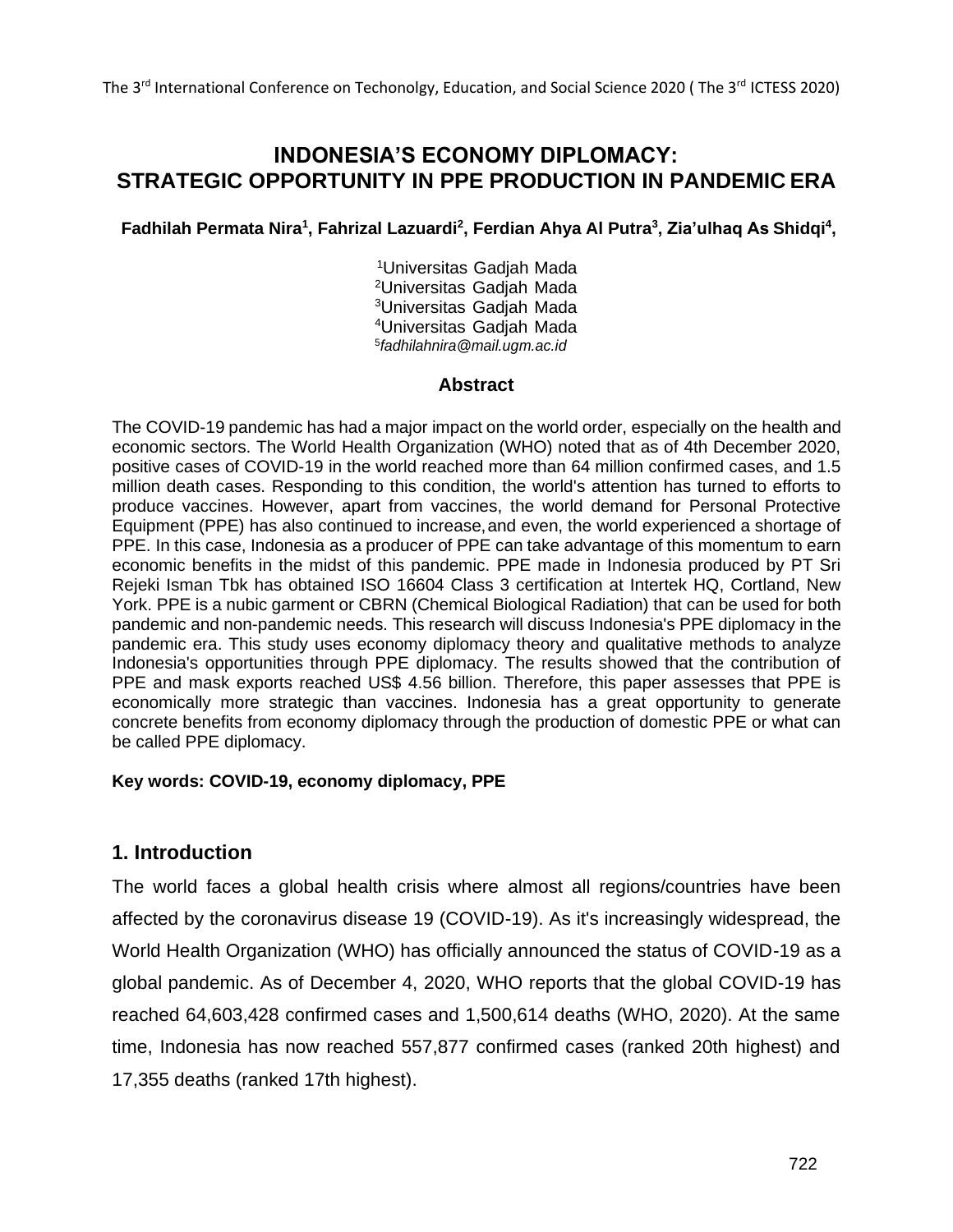

**Figure 1.** Gross Domestic Product (GDP) before and after COVID-19 (IMF, 2020)

COVID-19 has caused economic paralysis in various countries. The International Monetary Fund (IMF) states that COVID-19 has resulted in a global economic crisis "like no other" (IMF, 2020). According to the IMF, this global economic crisis was because many countries were forced to implement lockdown policies to reduce the spread of COVID-19. In its study, the IMF even claims that the tighter a country's lockdown policy, the sharper the decline in the country's GDP will be (IMF, 2020).

Apart from impacting GDP, COVID-19 also impacts sluggish global trade, marked by declining export performance. In its report, the World Bank confirmed that on a macroeconomic basis, COVID-19 had caused a supply shock that reduced GDP due to reduced employment and capital, which also resulted in lower production and exports and low imports due to household income and production shrinking (World Bank, 2020). In Indonesia's context, Badan Pusat Statistik (BPS) noted that the value of Indonesia's exports in August 2020 was only US\$ 13.07 billion or decreased by 4.62 percent compared to exports in July 2020. Meanwhile, compared to August 2019, this figure decreased by 8.36 percent (BPS, 2020). Based on this condition, a strategy is needed to boost export performance through Indonesia's economy diplomacy efforts during a pandemic.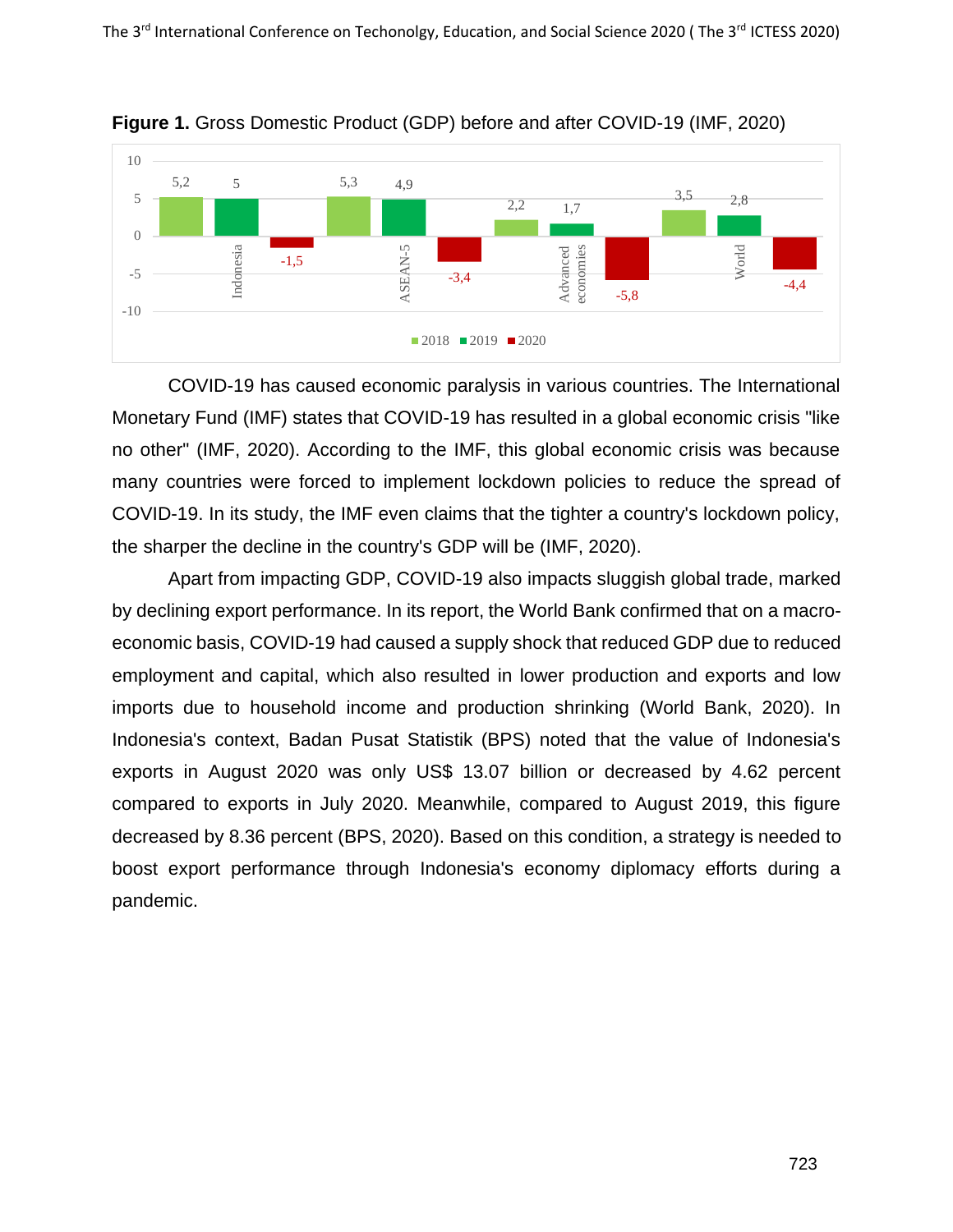

**Figure 2.** Indonesia Export in USD million 2013, 2014, 2016, and 2020 (BPS, 2020)

Personal Protective Equipment (PPE) is a commodity with a sharp increase in demand amid pandemic conditions. One study suggests that the personal protective equipment market is expected to grow at a CAGR of 7.8 percent over the forecast period 2020-2025 (Research and Markets, 2020). PPE in this context includes gloves, medicalsurgical face masks/medical masks, goggles, face shields, gowns, and items for specific procedures filtering facepiece respirators aprons (WHO, 2020). Unfortunately, PPE production globally is still limited. In taking advantage of this momentum, this paper offers PPE as a strategic commodity that Indonesia can excel in its economy diplomacy strategy amid the current pandemic conditions. Through PT Sritex and PT Surya Usaha Mandiri, Indonesia has obtained ISO 16604 Class 3 certification and Class 2 certification respectively at Intertek HQ, Cortland, New York. Therefore, this paper will discuss Indonesia's economy diplomacy strategy through PPE production during a pandemic.

## **2. Literature Review**

## **2.1. Economy Diplomacy and Grand Design in Indonesia**

This research examines Indonesia's economy diplomacy during the pandemic which focuses on strategic steps through the production of PPE. To understand economy diplomacy, there are literatures that explain economy diplomacy. Nicholas Bayne and Stephen Woolcock in their paper entitled *The New Economy diplomacy: Decision-Making and Negotiation in International Economic Relations,* explained that since the end of the cold war and the increasing globalization of the world economy, economy diplomacy with the aim of improving people's welfare has become a top priority for many countries in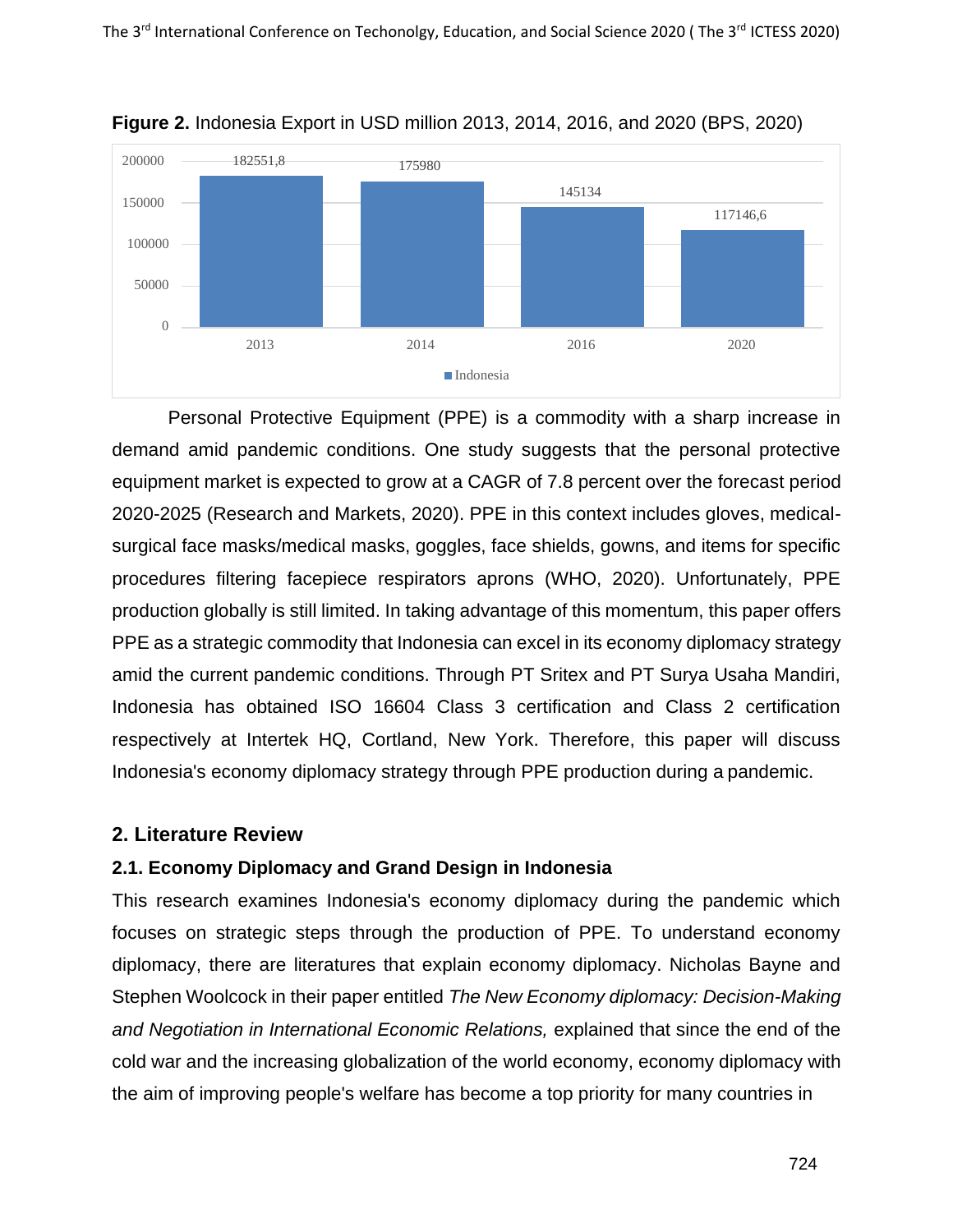various parts of the world (Bayne & Woolcock, 2011). Meanwhile, Tambunan in his writing entitled *International Trade and Balance of Payments: Theory and Empirical Findings*, said that in the current era of globalization, the economic conditions of a country cannot be separated from the development of the world economy. One indicator to see the impact of the performance of a foreign economy on a country is to examine the development of the balance of payments. The balance of payments is very useful because it can describe the structure and composition of a country's economic transactions and international financial position (Tambunan, 2001). The two literatures show that diplomacy is not only related to matters of a political nature but also cannot be separated from economic affairs. After the end of the cold war, the conception of security was expanded, not only in relation to military security issues, but also to economics. The economy for a country is important so that the country's interests in the current era of globalization are closely related to economic goals.

To sharpen the analysis in this research, it is necessary to understand deeper the issues of economy diplomacy in Indonesia. One of the challenges in economy diplomacy in Indonesia can be found in a journal article entitled *Grand Design Diplomasi Ekonomi Indonesia: Sebuah Pendekatan Indeks Diplomasi Ekonomi,* written by Sulthon Sjahril Sabaruddin. The literature explains that economy diplomacy is now one of the priorities in Indonesia's foreign policy, however the results of Indonesia's economy diplomacy are often considered not optimal. One of the reasons is because there is no blueprint or grand design for Indonesia's economy diplomacy so that currently the direction and implementation of the wheels of economy diplomacy in Indonesia and priority countries for the interests of Indonesia's economy and economy diplomacy are still unclear and unmeasurable (Sabaruddin, 2016). In this context, it explains the challenges faced by Indonesia in its economy diplomacy which refers to priority countries for the purpose of economy diplomacy. This is important considering that in the context of this research, it is necessary to pay more attention to which countries are the export destinations for PPE. Therefore, this issue needs to be a common concern for the success of Indonesia's economy diplomacy through PPE in this pandemic era.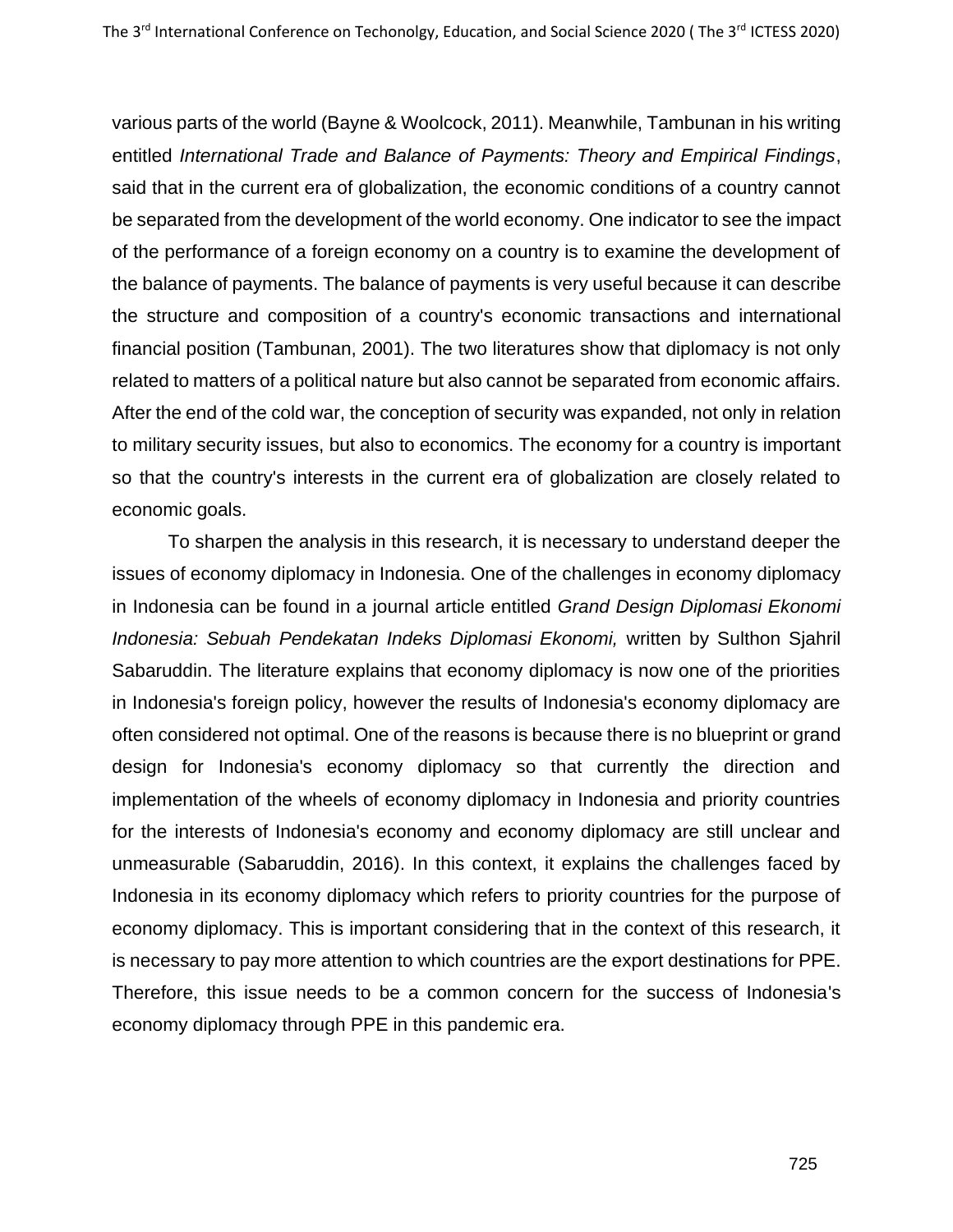#### **2.2. Economy diplomacy as a New Foreign Policy Direction**

This research is reviewing economy diplomacy Indonesia in the midst of pandemic which focuses on a step-positioned through the production of PPE. In reviewing the issue there are a variety of posts that explain the economy diplomacy. In this literature, the researchers found that economy diplomacy is a new framework in soft power diplomacy that has developed since the international power system was in a multi-polar form. There are two activities of large use in support of diplomacy economics, namely trade and investment. The activity can walk with a good if the country can form a branding image in either by using soft power diplomacy. It is like that described in the article Aluko Opeyemi Idowu and Olusola Ogunnubi with the title of Nigeria's Soft Power and Economy diplomacy in Africa. In this study, it was explained that Nigeria is trying to take advantage of economy diplomacy as a new tool in soft power diplomacy. Its economy diplomacy is considered able to meet the policy outside the country of Nigeria. Taking advantage of various dialogues and optimizing negotiations are steps that can be used in optimizing Nigerian economy diplomacy.

In addition to that in the literature that was written by Endy Haryono about *Diplomasi ekonomi sebagai arah kebijakan luar negeri Indonesia tahun 2015-2018: tantangan dan peluang*, shortly explain that economy diplomacy is one of the directions of policy outside the country in the period of the first government of President Joko Widodo. As a director of policy outside the country, diplomacy, economics is considered as an activity of diplomacy which contains elements of business and economics or using activity diplomacy with the purpose to obtain a profit economy. Even though it was a new feature in Indonesian diplomacy, which at that time was still based on political and security issues, economy diplomacy attempted to accelerate development through trade, economy and investment.

The Government of Indonesia through the Ministry of Foreign Affairs to form a unit task executor economy diplomacy to carry out the purpose of the specific economy diplomacy as it strives to be the investment of foreign over many entries into Indonesia, markets are more substantial in outside the country and many foreigners come over to Indonesia. Through these terms of note, the Government of Indonesia put the economy diplomacy as one of the directions of policy outside the country Indonesia in the period of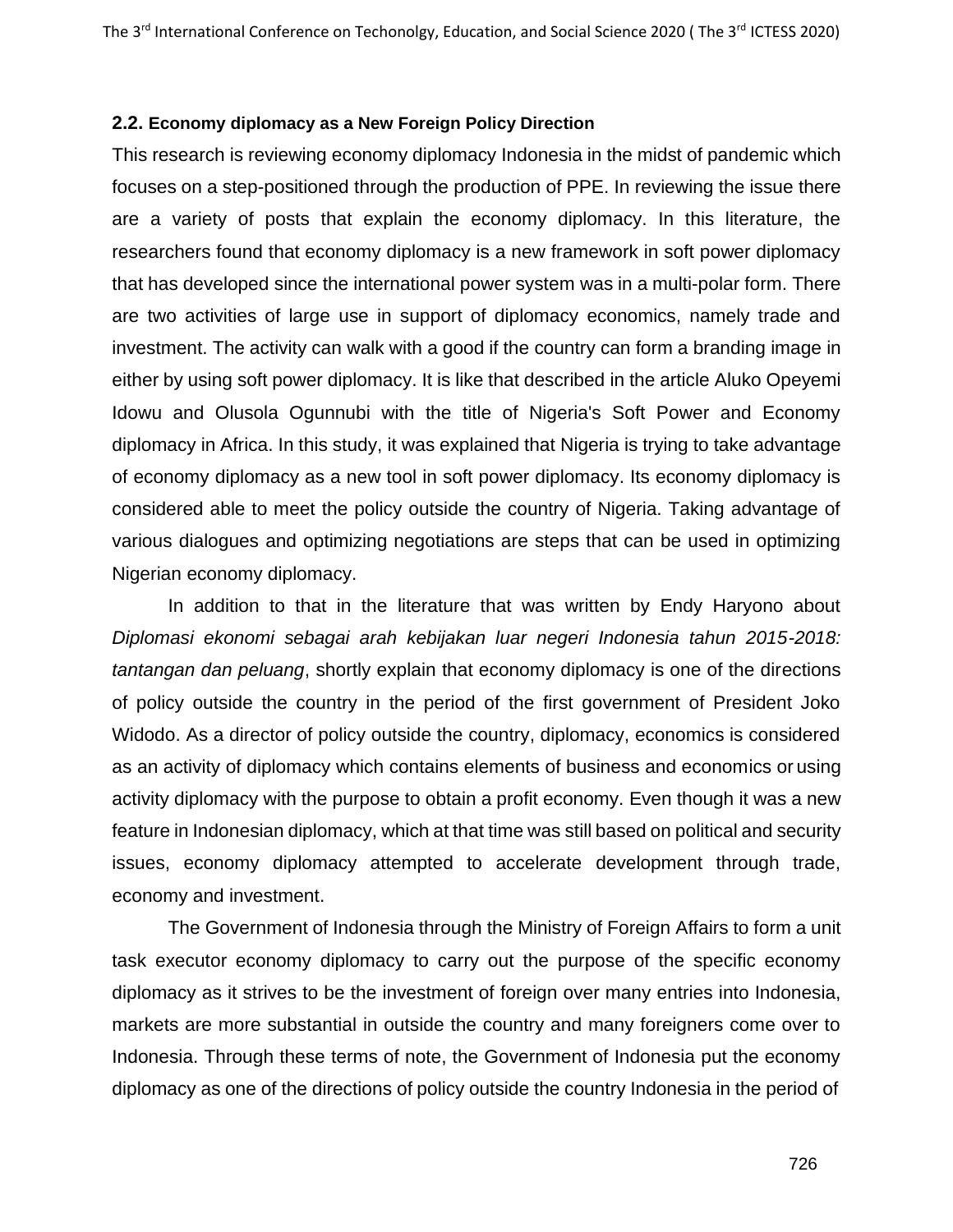the first administration of President Jokowi. In this research, the authors see their purpose (objectives) and actions (actions) in Indonesia, which relies on the activity of economy, trade, investment, and tourism. The aim is to obtain national interests and improve welfare.

In an effort to achieve three goals in economy diplomacy, the Government of Indonesia takes the opportunity through bilateral, regional and multilateral relations such as joining Indonesia in the G-20 as the only member of ASEAN (Association of South East Asian Nations) and participating in the IORA (Indian Ocean Rim Association). In this research, the authors position economy diplomacy in a new terminology whereeconomy diplomacy in President Jokowi's administration is much more open. It is because access to global markets increasingly open and not a single, Indonesia has already started to perform the optimization of the product or commodity that is qualified and utilize the internet in a more effective way, especially in doing promotions and activities of trade.

Although Indonesia's economy diplomacy explained by utilizing global market openness and the effectiveness of internet use, regarding to Haryono's research is limited because it only examines the opportunities and challenges of Indonesia's economic diplomacy in 2015-2018, to be precise during President Jokowi's first term in office. It is certainly different from the conditions when pandemic COVID-19 is happening. This global pandemic created a global economic recession. Although it has limited time, this research is able to provide an explanation of the direction of Indonesia's foreign policy through economy diplomacy. One of the steps taken is to create a large market abroad. Efforts to create this large market can continue to be optimized even in crisis conditions such as nowadays, for example, through the production and distribution of PPE both nationally and globally. Fulfilling national needs is a priority but economy diplomacy can be used as a means of survival in the midst of a pandemic. This will then be the main focus in this research. Seeing PPE as a strategic step that is profitable in the midst of a pandemic.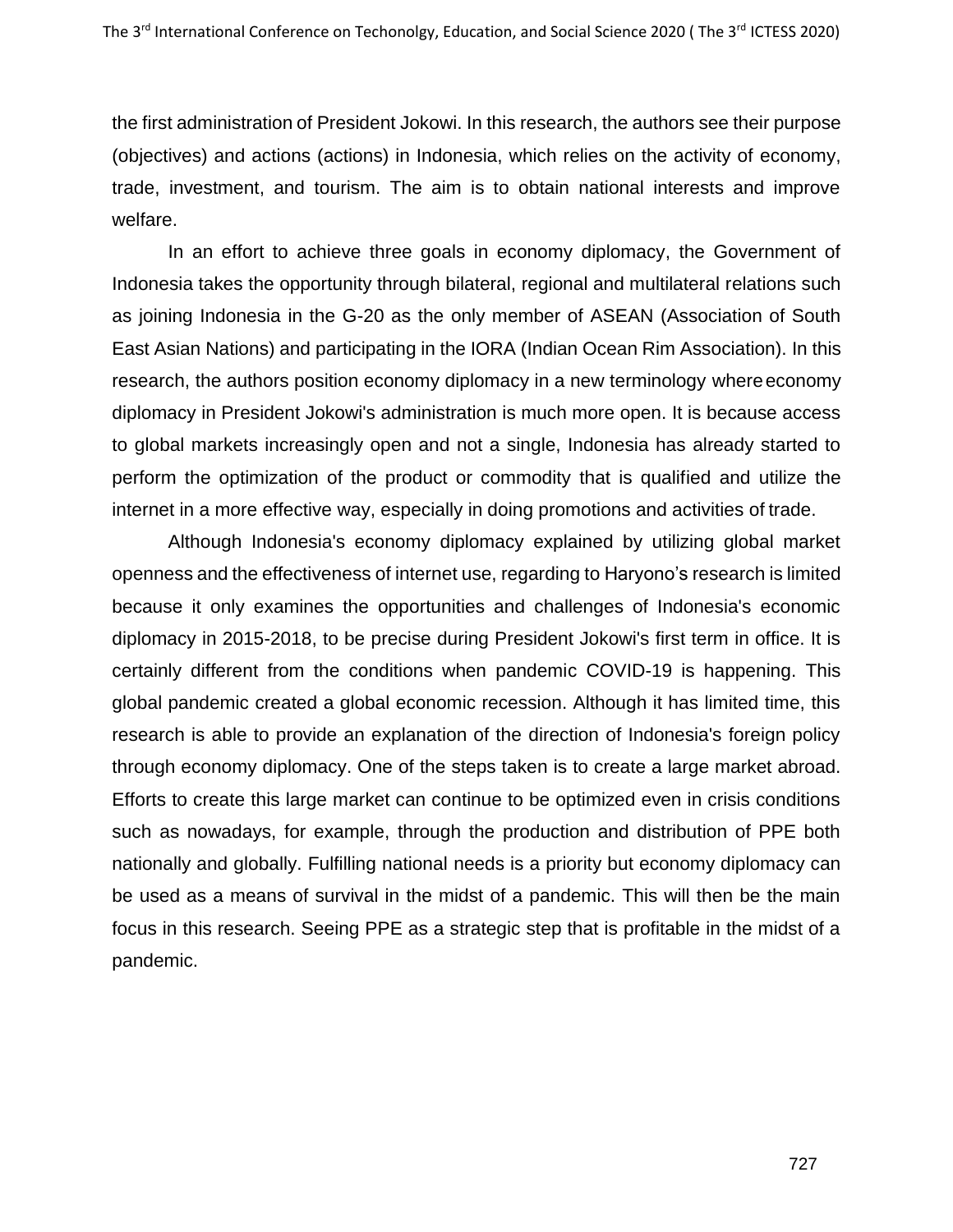#### **3. Research Methods**

#### **3.1. Economy Diplomacy Theory**

This research will use the theory of economy diplomacy in seeing the opportunities for using PPE as a strategic step amid a pandemic. The definitions of economy diplomacy are quite diverse. Previous perspectives put the state figure at the center of the economy diplomacy system. This state-centric view places the traditional tools of diplomacy as a

means of achieving economic goals. Economy diplomacy is an intergovernmental transaction carried out by diplomat officials to advance the country's economic interests amid global competition (Barston, 2013). Another view by Lee and Hockings, interpret economy diplomacy, as the state's efforts to achieve economic security in an anarchic international system (Lee & Hockings, 2010). Another liberal definition is given by Rashid, which defines economy diplomacy as a process of formulating and negotiating policies related to production activities, exchange of goods, services, labor, and investment in other countries (Rahid, 2005). Meanwhile, Rana states that economy diplomacy can also be seen as a process through which countries tackle the outside world to maximize their national gain in all the fields of activity, including trade, investment, and other forms of economically beneficial exchanges, where they enjoy a comparative advantage; it has bilateral, regional, and multilateral dimensions, each of which is important (Rana, 2004). In the Indonesian context, the term economy diplomacy has begun to be popularized

by President Joko Widodo as one of the foreign policy priorities. The concept of economy diplomacy is present as a reform of foreign policy, which so far has tended to focus only on political and security matters, while the economic aspect is neglected. Also,

according to a study by Badan Pengkajian dan PengembanganKebijakan (BPPK), Ministry of Foreign Affairs, there are several other factors behind why the Indonesian government is now trying to encourage economy diplomacy, such as trade balance deficits, encouraging non-traditional markets, anticipating the impact of ASEAN-China. Free Trade Agreement (ACFTA) and the ASEAN Economic Community (AEC), and so on (BPPK Ministry of Foreign Affairs, 2015). Minister of Foreign Affairs Retno Marsudi, in the 2019 Annual Press Statement of the Minister of Foreign Affairs of the Republic of Indonesia, stated that several main things that were done by Indonesia's foreign policy through economy diplomacy included strengthening economic cooperation with new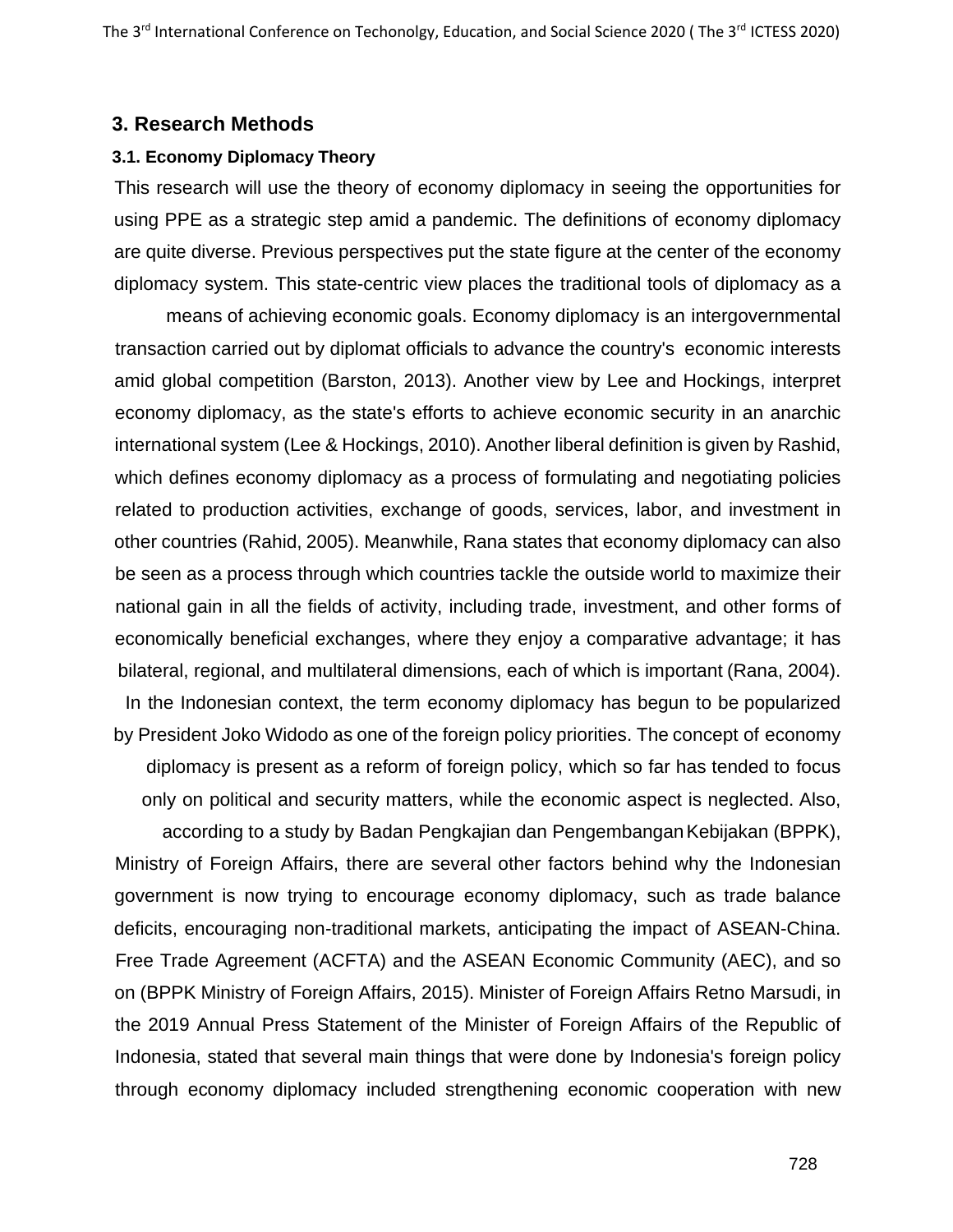markets, strengthening the infrastructure for bilateral economic cooperation, as well as helping to expand sales of Indonesia's strategic industrial products and encourage various Indonesian investment and infrastructure projects abroad (Marsudi, 2019).

Based on the explanation of the economy diplomacy theory above, for this paper, economy diplomacy is defined as Indonesia's foreign policy to increase the number of trade and investment, particularly in leading and potential markets.

### **3.2. Sub Qualitative Research**

This paper will use qualitative research methods. Referring to Dawson, qualitative research explores attitudes, behaviors, and experiences through several methods, such as interviews and focused group discussion (Dawson, 2007). Therefore, apart from being obtained from many literature and online sources, this paper applies a structured interview to obtain and confirm data.

In the structured interview, this paper determines the structure for the pre-start interview; this structure can include a list of topics or a list of questions that have been prepared in advance so that it looks like an oral questionnaire (Rugg & Petre, 2007). In other words, a structured interview is a type of interview that requires the interviewer to set a schedule, compile a list of questions, record responses and answers from respondents. The respondents who have been interviewed are as follows:

- 1. Mr. Arifi Saiman, Indonesian Consul General in New York, United States of America;
- 2. Mr. Krishna Djelani, Indonesian Consul General in Kinabalu City, Sabah, Malaysia;
- 3. Mr. Lazuardi Nasution, Indonesian Trade Attache in Manila, Philippines; and
- 4. Mr. Hidajat Hendarsjah, Industrial Organization of Expertise, Sebelas Maret University.

This paper uses a qualitative data analysis approach. Therefore, this paper's analysis stage will apply three lines of analysis activities based on Miles and Huberman, namely: data reduction, data presentation, and conclusion (Silalahi, 2009).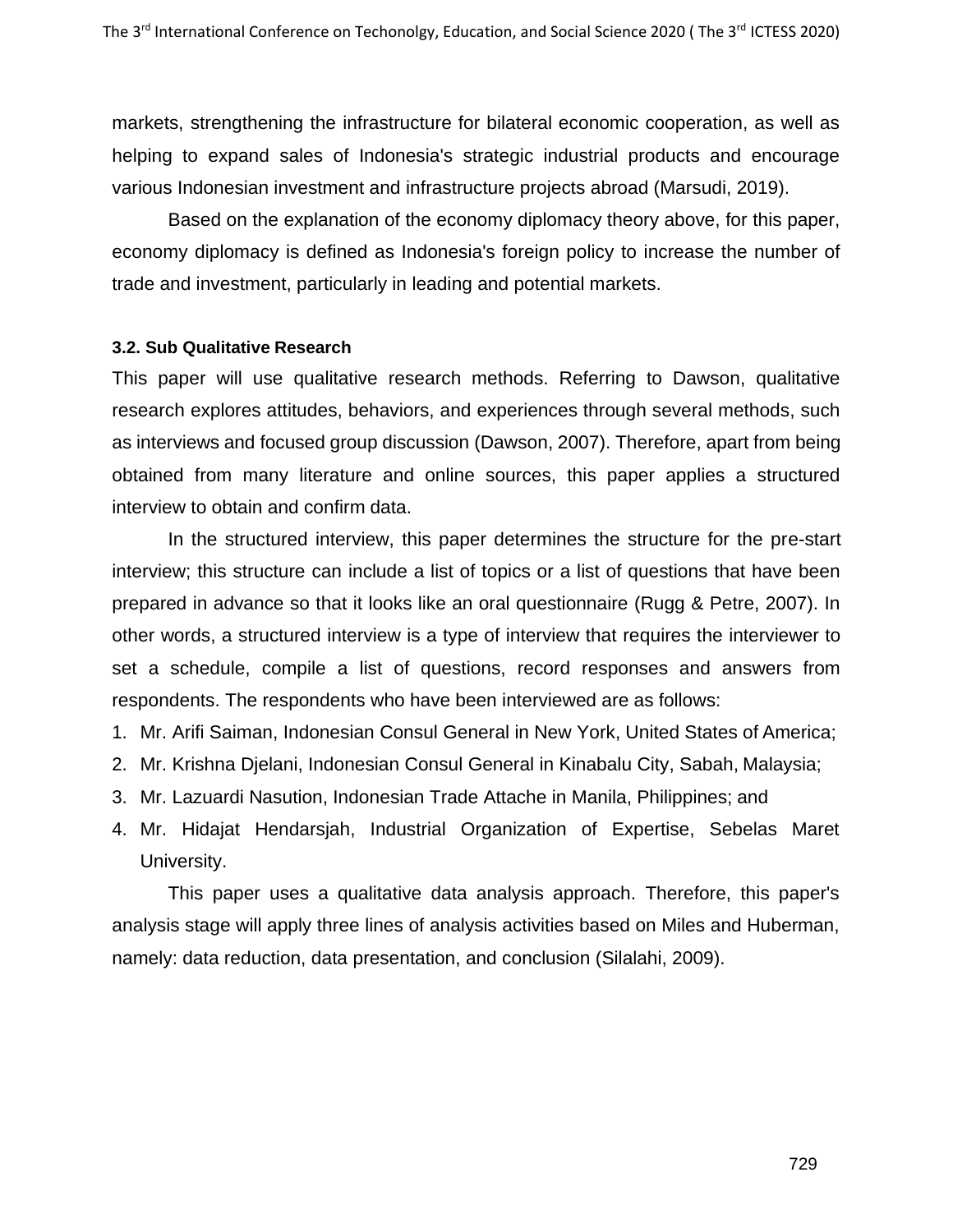# **4. Result and Discussion**

## **4.1. Overview Regarding COVID-19 and Global Needs for PPE**

Handling a pandemic cannot only rely on vaccines. The availability of adequate PPE is also a crucial aspect that should be noticed. PPE is important since health workers rely heavily on PPE to protect themselves and patients from becoming infected and infecting others. WHO even emphasized that shortages are leaving doctors, nurses and other frontline workers dangerously ill-equipped to care for COVID-19 patients, due to limited access to supplies such as gloves, medical masks, respirators, goggles, face shields, gowns, and aprons (WHO, 2020).

Until now, there has been no actual calculation of how much PPE needs globally. WHO estimates that 89 million medical masks are needed to respond to COVID-19 each month, along with 76 million examination gloves and 1.6 million medical glasses (WHO, 2020). However, in a pandemic situation, several policies such as factory closings, travel bans, and PPE exports limitation have significantly impacted the PPE supply chain (ADB, 2020). Therefore, WHO calls on related industries to increase production by 40% and urges the government to act quickly in increasing supply so that it is expected to meet market demand for PPE soon.

The global market for PPE in the health sector is expected to increase by US\$ 2.5 billion in 2018. Gloves have the highest share of revenue sales at 25%, followed by suits or shirts at 22%. Face masks and hats came in third with a share of 14% (Figure 3). By region, the US has the largest market share (33%), followed by Asia and the Pacific (28%), and Europe (22%) in 2018 (Mordor Intelligence, 2020).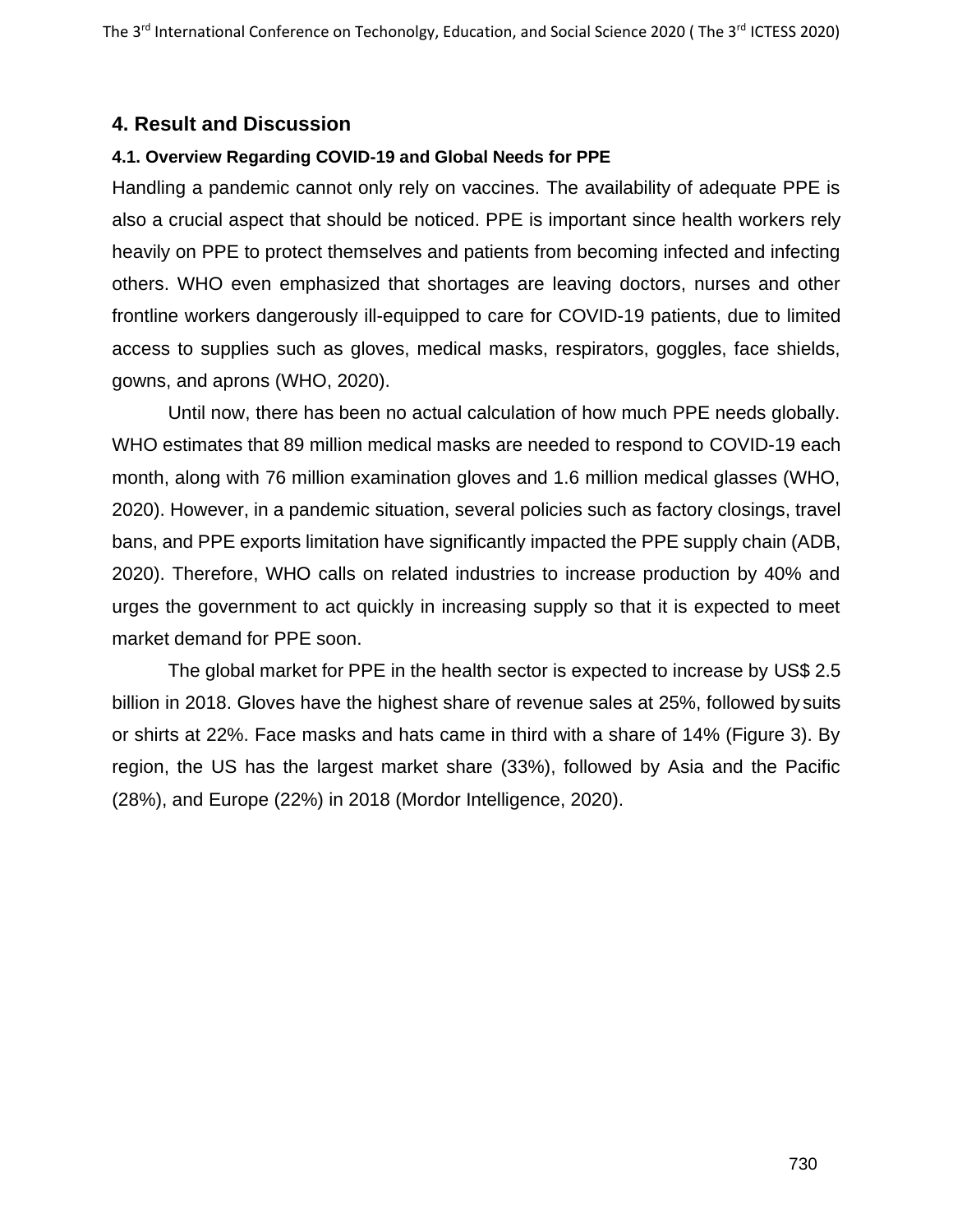

**Figure 3.** Market Share by PPE Product and Region, 2018 (revenue \$ million, %)

Seeing the potential for such a large PPE market share above, Indonesia can take advantage of this situation to boost exports. Indonesia itself currently has two national companies that have obtained ISO certification with WHO standards, namely PT Sritex and PT Surya Usaha Mandiri. Therefore, the next sub-chapter will elaborate more deeply on how the Indonesian Government's steps in encouraging the strategic value of PPE in terms of production, marketing, certification, and cooperation (diplomacy).

# **4.2. Indonesia's Effort Regarding PPE: Production, Marketing, Certification, Cooperation and Diplomacy**

Since 11 March 2020, the WHO declared the COVID-19 as a global pandemic. As one of the countries that have the level of high cases, approximately 557.877 cases per 4 December 2020, Indonesia was seeking the most appropriate policy to address the phenomenon (Hakim, 2020). Several steps, such as a lockdown and social distancing, can be used to inhibit the spread of the virus. Even though the Government of Indonesia did not carry out a lockdown, they have conducted a regional quarantine (CNNIndonesia, 2020). The quarantine area is considered more appropriate than lockdown because it will be exacerbating the situation of the economy of Indonesia.

In addition to implement those policies above, government also urges the public to remain to be at home, comply to the protocol of health, and use Tools Protective Self (PPE) when traveling (Theophilus, et. al, 2020). PPE is not only intended for medical personnel but also consists of various components such as masks, face shield, and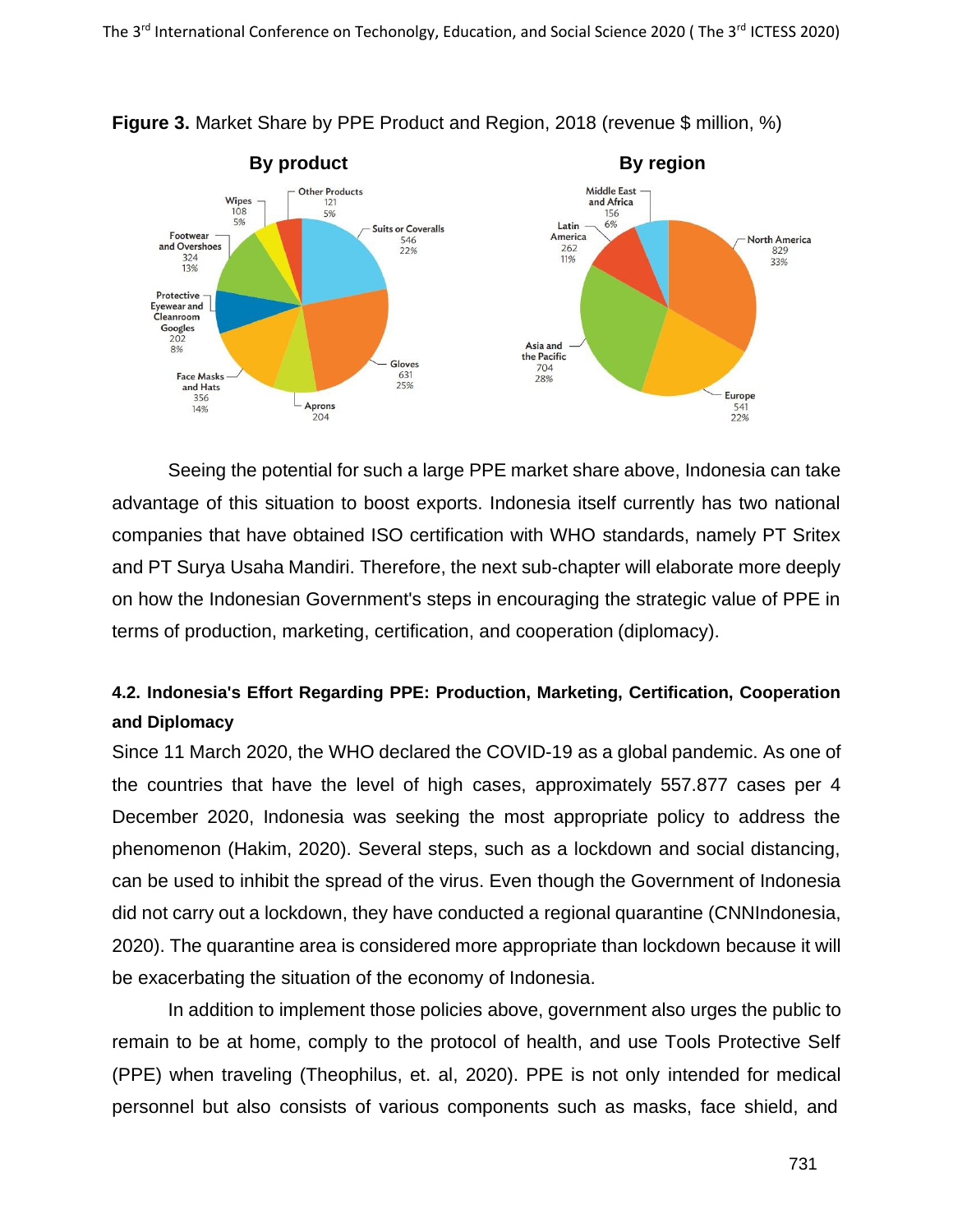gloves. This PPE serves to protect humans from viruses. The importance of PPE for civil society and attendant medical become a reason for Indonesia to perform the acceleration of PPE production. One of the steps was taken by the Indonesian company to accelerate PPE production can be seen from the success of PT Surya Usaha Mandiri and PT Sritex who has gained recognition from the World Health Organization (Saiman, 2020). Referring to Dr. Arifi Saiman, PPE made by PT Surya Usaha Mandiri passed class 2 certification and PT Sritex passed ISO 16604 Class 3 certification after conducting test at Intertek Headquarters located in Cortland, New York, United States of America. The process of obtaining ISO 16604 and WHO recognition is not an easy matter. According to the President Director of PT Sritex, Iwan Lukminto, it needed time one month to formulate the ingredients of raw PPE grade 3 (Aria, 2020). Besides that, the role of the Government of Indonesia, particularly Indonesian diplomat, deserve credits in the process of verification.

In supporting the PPE, the Government of Indonesia through the Ministry of Commerce has repealed the Regulation of the Minister of Trade Number 34 the Year 2020 concerning the prohibition of temporary export antiseptics, materials raw masks, PPE and mask with issuing the Regulation Number 57 the Year 2020 concerning the provision of export materials raw masks, masks, and PPE (Uly, 2020). The Ministry of Trade has reopened the export of medical tools due to an increase in domestic production capacity and verification of Indonesian PPE products, including domestic needs are considered to be fulfilled (Uly, 2020). Furthermore, Uly elaborates that the need for PPE to handle COVID-19 on a national scale until December 2020 is as much as 8.5 million stocks of PPE, 3.2 million surgical gowns, and 129.8 million surgical masks while the production capacity is 352.2 million for PPE and 224.3 million for surgical gowns and surgical masks as many as 3.3 billion. Based on the data it is estimated that Indonesia gained the advantage of a number of US\$ 4.56 billion (Uly, 2020), and Indonesia became one of the largest exporters of PPE in the world (Hakim, 2020).

This explains that despite facing a pandemic and economic recession, Indonesia is able to use this momentum to conduct PPE trading activities. In this momentum, the government can use diplomats as capable parties to optimize Indonesia's economic diplomacy. Hopefully, Indonesia's economy diplomacy will seek to accelerate

732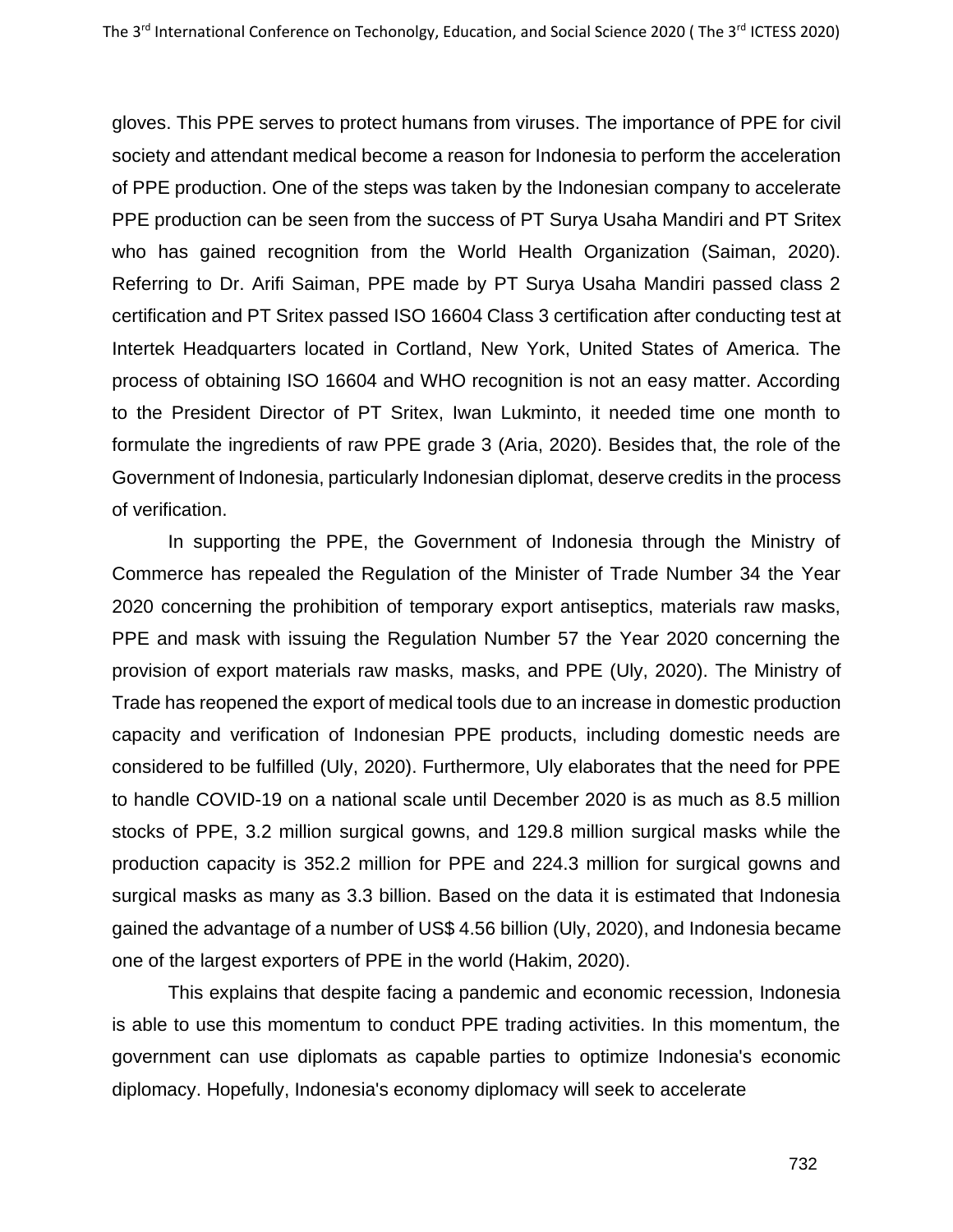development through economy, trade and investment (Haryono, 2013). Diplomats are able to take advantage of market intelligence to analyze the market situations of each country to make PPE as an opportunity in the midst of a pandemic.

## **4.3. Opportunity and Strategy**

The world economy is currently experiencing a recession, including Indonesia. The current economic recession, according to the Indonesian Consul General in Sabah, was caused by the trade war between the United States and China and the COVID-19 pandemic. According to him, the benefits obtained from mistakes and obstacles must be used by Indonesia to gain economy. The US trade war with China encourages the US to limit Chinese products that enter their territory, so this is an opportunity for Indonesia to export its products to the US, including PPE (Djelani, 2020). Then regarding COVID-19, the previous discussion has mentioned that positive cases of COVID-19 continue to increase every day, which causes that the need for Personal Protective Equipment (PPE) will continue to exist. In an interview with the Indonesian Consul General in New York, Arifi Saiman, they have made efforts to assist the certification process of PPE made by Indonesia. He said that WHO set the PPE standard for handling COVID-19 at least must be ISO class 2 certified. As a result, PPE produced by PT Sritex succeeded in obtaining class 3 certification while PT Surya Usaha Mandiri's PPE obtained class 2 certification (Saiman, 2020). This shows that the PPE produced by Indonesia has met international standards. This achievement is a strategic opportunity for Indonesia, especially through PT Sritex and PT Surya Usaha Mandiri to gain economic benefits in the current pandemic era.

The Indonesian Consul General in New York, Arifi Saiman said that PPE also has a strategic position economically. First, PPE is equipment that is general and long term commodity, unlike the COVID-19 vaccine which is specific and only for a certain time. This means that PPE can be used not only for the current COVID-19 pandemic, but can also be used for other pandemics in the future and can be used for other purposes that require PPE. Technically, the advantage of class 2 and 3 certified PPE is not only transparent to water but also resistant to penetrating viruses (all viruses claim). Second, PPE will open up wider new job opportunities so that it will contribute to employment. For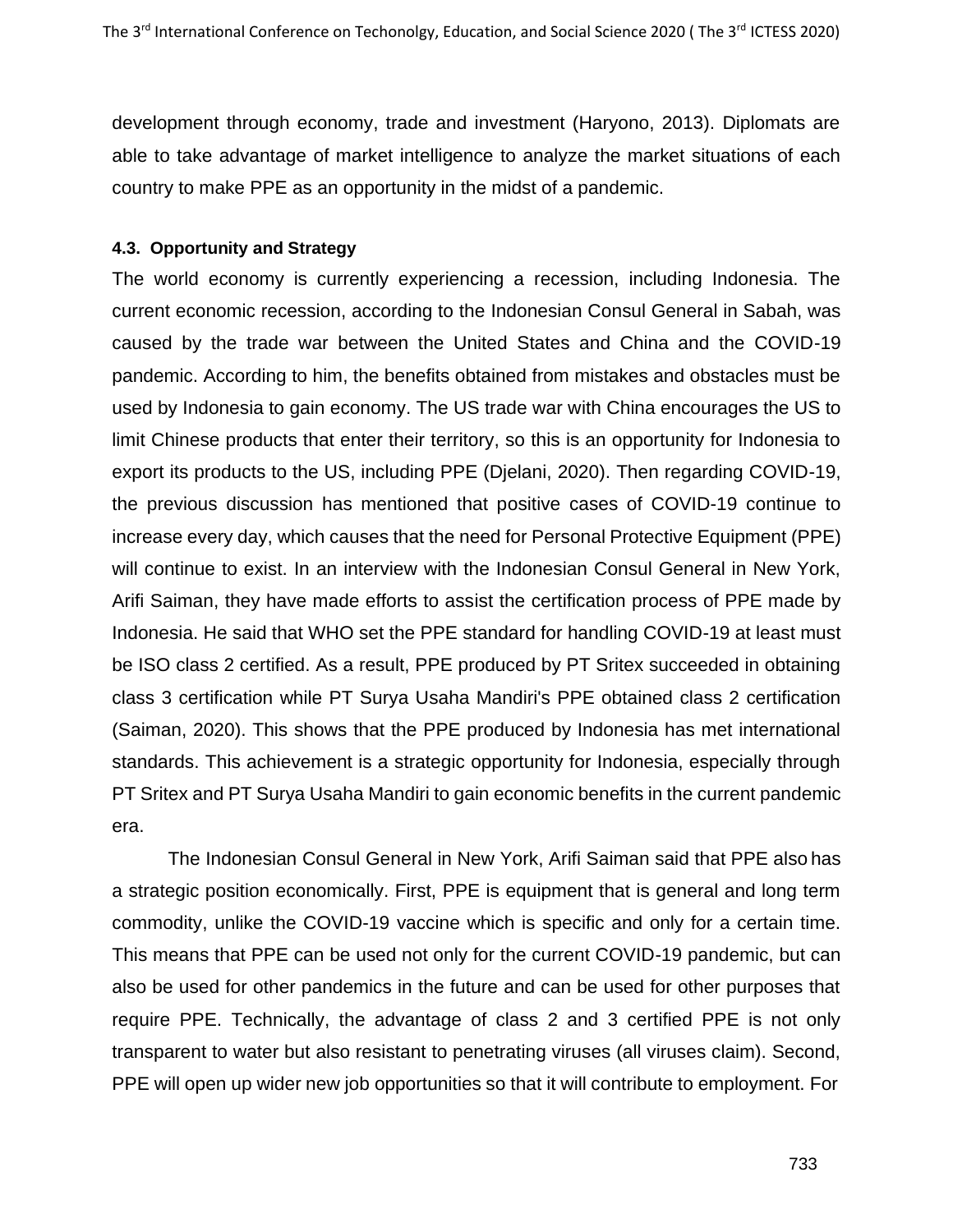example, PT Sritex in increasing its production will seek to cooperate with textile companies from business to business. Finally, in terms of price, the comparison of PPE prices is relatively more expensive for the COVID-19 vaccine. In Indonesia, the official PPE price offered by PT Sritex is IDR 380,000 (Sritex, 2020). Meanwhile, the price of the COVID-19 vaccine is estimated at IDR 200,000 per dose (Jakarta Post, 2020). In addition, the production costs for PPE are much more affordable for the costs incurred for the production of COVID-19.

The track record of a company is an important aspect, especially for companies with market trust. PT Sritex is one of the companies that has quite a strong bargaining in the global market. Compiled from its official website, Sritex has received various awards such as being awarded on the Indonesia Best Public Companies in 2018 as Excellent Indonesia Public Company in the category of miscellaneous industries. Sritex has exported their products in the world market to more than 100 countries (Sritex, 2020). This shows that the world market trust in Sritex is quite high, so it affects Sritex's strong bargaining. However, to realize these opportunities, the Government of Indonesia has an important role as Market Intelligence. According to the Indonesian Consul General in Kota Kinabalu, Krishna Djelani, diplomatic representative in the economic context has an important role as market intelligence. This role related to the diplomatic representative's efforts to conduct research on the market. It refers to demand, price, and competitors in the global market (Djelani, 2020). Through this role, it is expected that Indonesia can find opportunities and take full advantage of these opportunities, so that Indonesian PPE production can take control of markets abroad.

Meanwhile, according to an economist from Universitas Sebelas Maret, Hidajat Hendarsjah. PPE can be used as an instrument for future diplomacy. Indeed, when talking about its economic value, PPE exports must be seen from its contribution to the overall export value of Indonesia. However, in this early stage, this PPE can be used as an instrument to bid on Indonesia in the future. He made an analogy of how China controls its influence through an economic perspective, which is playing a gimmick against countries that require certain commitments (Hendarsjah, 2020). In this context, in the midst of the health crisis that occurs and the demand for PPE, Indonesia can implement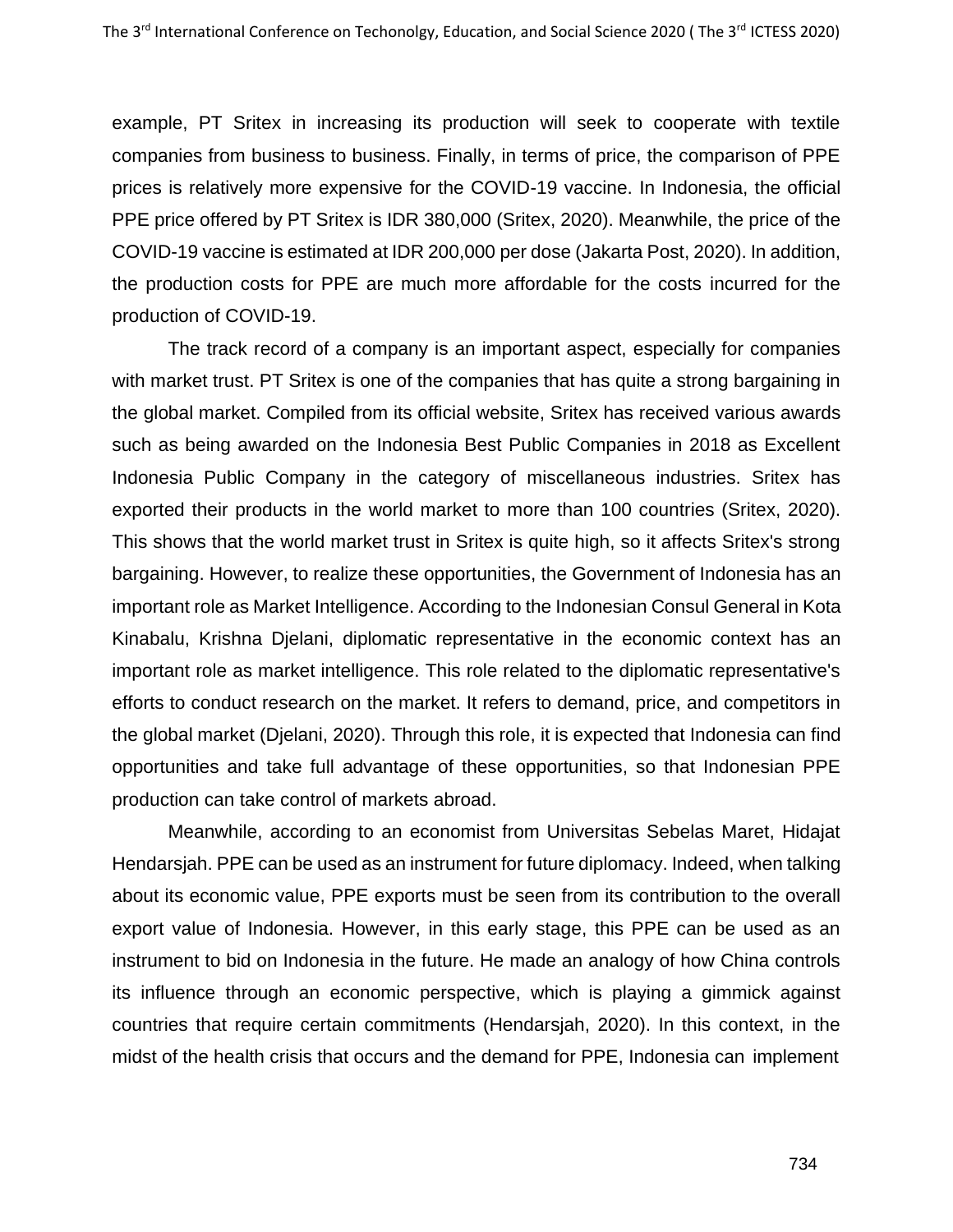something similar to the PPE that supplies the global market, so that this can encourage Indonesia to become a country that is needed for PPE suppliers.

#### **4.4. Challenges**

Indonesia has several challenges in taking advantage of strategic PPE opportunities in the world. The first challenge is to ensure that domestic needs are fulfilled before export the products. The COVID-19 pandemic that occurred in many countries requires health workers to be at the forefront in treating patients. To protect health workers, adequate PPE is also needed. Indonesia is also one of the countries that are also experiencing the COVID-19 pandemic and needs PPE to protect its health workers and citizens. Currently, confirmed cases of COVID-19 in Indonesia have reached 557,877 as of December 4, 2020 (Tim Satgas Penanganan COVID-19 Indonesia, 2020). This shows that the domestic market also needs a large supply of PPE.

The complicated administration is also a challenge for exporters. One of them is the international certification of a product as an essential requirement. International certification will provide adequate assurance on marketed products such as safety and product specifications. The certificate also shows the quality of a product. In the Philippines, the international SGS SA (Société Générale de Surveillance SA) certification is urgently needed as a prerequisite for Indonesian products by buyers in the Philippines (Nasution, 2020). Currently, two Indonesian PPE producing companies have received ISO 16604 certification from Intertek HQ, Cortland, New York, namely PT Sritex (Class 3) and PT Surya Usaha Mandiri (Class 2). It shows that not all PPE producers in Indonesia have at least a class 2 international certification (WHO standard for PPE), which means that they do not have the same capability and quality in producing PPE.

The Indonesian government has also set standards for exporters, namely Government Regulation Number 102 of 2000, which contains technical specifications or something standardized, including procedures and methods that are prepared based on the consensus of all parties concerned about safety, security, health, environmental requirements, the development of science, technology, and experience, present and future developments to get the maximum benefit. This requirement is the basis for all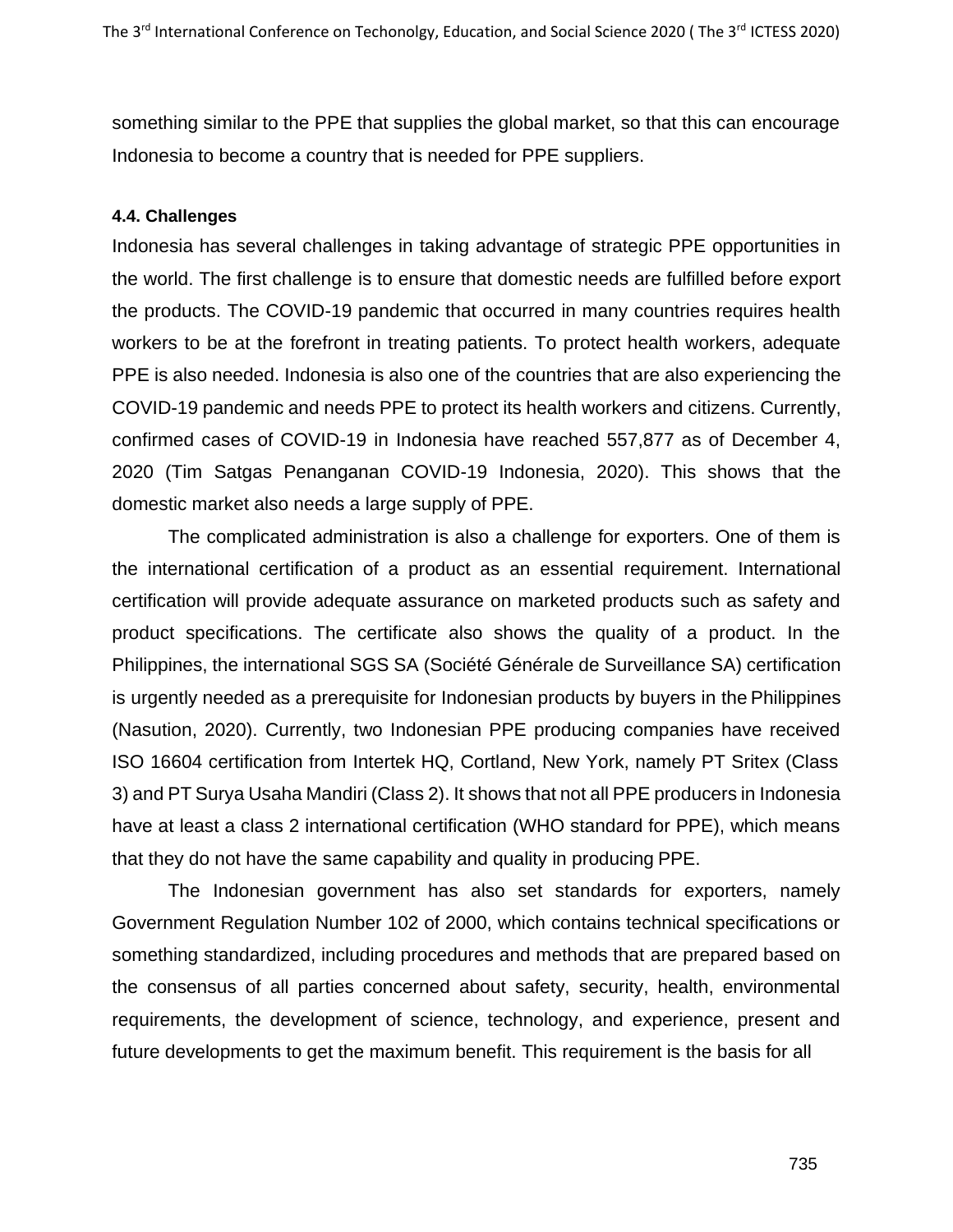exporters before marketing their products (Direktorat Jenderal Pengembangan Ekspor Nasional, 2020).

Apart from certification requirements, producers must also prepare supporting documents to export abroad. Every exporter has different export document requirements depending on the product to be exported and the destination country's requirements. Generally, the documents required are as follows: Export Declaration of Goods, Export Service Note issued by the Customs Office, Certificate of Origin (CoO), and other requirements such as international certification or certification from BPOM country of destination. Apart from preparing these documents, exporters must ensure that the contents of the documents and products are suitable to pass the inspection of goods, such as the types and quantities of goods stated in the documents. In addition to domestic inspections, the receiving country usually carries out additional inspections depending on the buyer's request.

The next challenge is the trade image. Trade must be accompanied by mutual trust, both the seller and the buyer. During the COVID-19 pandemic, all international trade activities were limited. Buyers cannot directly meet the seller and cannot see the product directly; therefore, trust is needed. Trust is a belief from one party regarding the intentions and behavior of the other party. Thus, consumer confidence is defined as a consumer's expectation that a provider of goods/services can be trusted or relied on in fulfilling their promises (Minor, 2002). Trade image is one of the important assets in conducting trade both domestically and abroad. A background with a good trade image will help buyers determine the right and suitable seller.

Furthermore, Indonesia must also improve coordination between government agencies in supporting PPE opportunities in the international market. Both the Ministry of Foreign Affairs, Ministry of Trade, Ministry of Health, Customs, and diplomatic representatives abroad (KBRI, KJRI, and KRI) must establish communication and coordination in promoting PPE Indonesia, which has been ISO 16604 certified. Good cooperation between institutions can make it easier for the PPE marketing process to be the leading product of Indonesian medical devices globally. Thus, cooperation between institutions is intended to maximize efforts in terms of resources, raw materials, and marketing so that the PPE production and marketing process becomes smooth.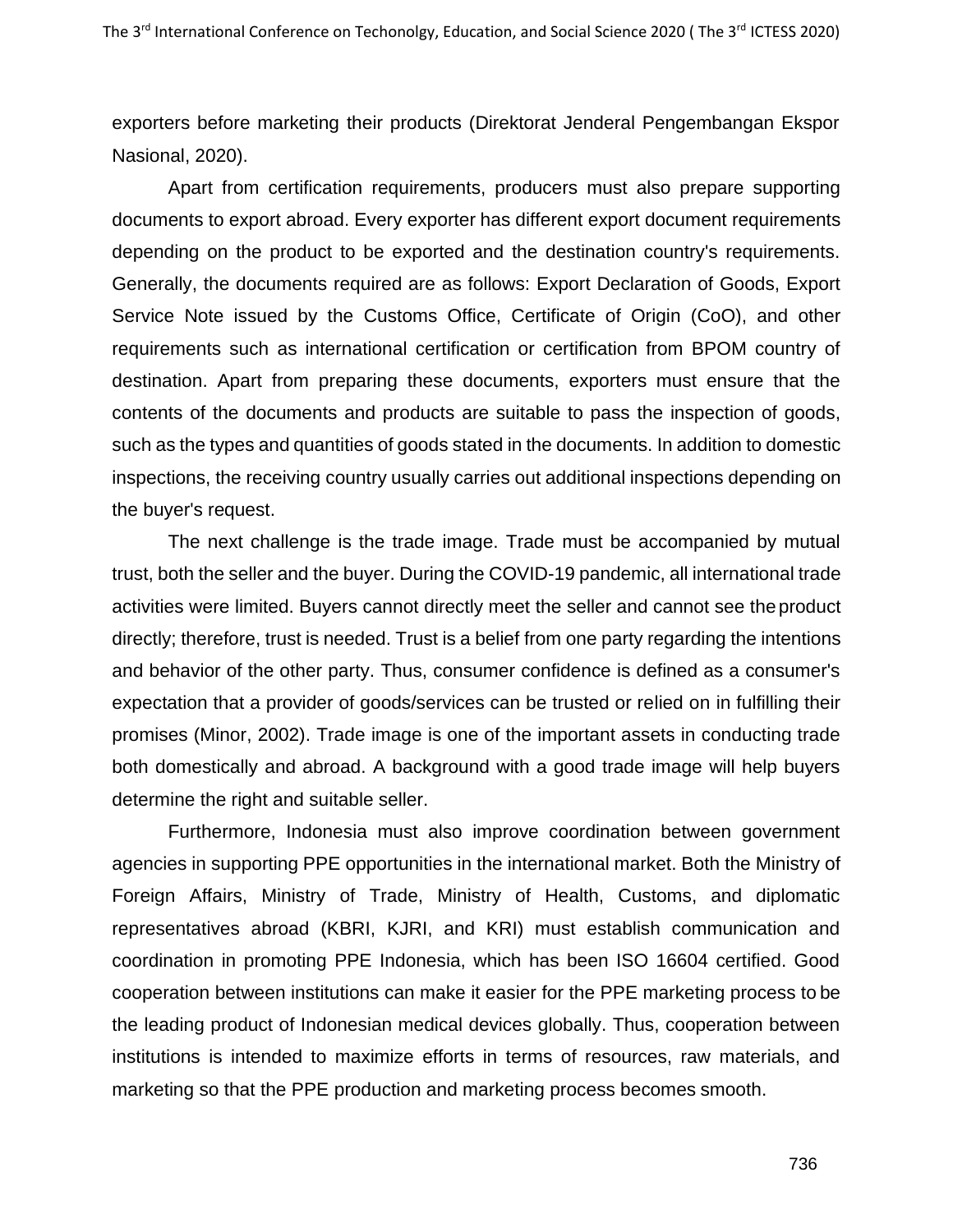Indonesia needs to map which countries are prospective as destination countries for PPE exports. The Indonesian government does not have a blueprint for the export destination country and how much it must produce to meet domestic needs and meet export demand. The government, through the cooperation of the Ministry of Trade, the Indonesian Embassy, the Indonesian Consulate, and the KRI, can map which countries can become destination countries for PPE exports so that marketing is more focused through the promotion of PPE in diplomatic countries so that interest in PPE can see in that country.

International trade cannot be separate from competition or competitors. Other countries, such as China, also produce PPE that meets WHO standards. For this reason, it is necessary to conduct an analysis of the advantages of PPE products from the domestic origin besides ISO certification so that they can compete with PPE products from other countries. Apart from competitors, Indonesia must also anticipate Cyber Security. According to Mr. Lazuardi and Mr. Khrisna, some elements commit fraud in international trade. Some buyers pretend to order products domestically, but when the goods are ready, the buyers disappear, and some sellers sell goods, but the buyer does not accept the goods. This incident can result in a lousy trade image of a country, including Indonesia. Decreasing trust between sellers and buyers can also lead to strained bilateral relations and prospective buyers' loss. This phenomenon has undoubtedly worsened the stability of Indonesia's economy diplomacy.

## **5. Conclusions and suggestions**

PPE production can be a good opportunity for Indonesia to take advantage of this pandemic situation. PPE is a product that is needed throughout the world both during a pandemic and after a pandemic, because PPE is also needed in activities in the health world such as used in the operating room and research. Indonesia already has two textile companies that have received ISO 16604 according to WHO's minimum class 2 standard, namely PT Sritex (class 3) and PT Surya Usaha Mandiri (class 2). These two companies can be the primary producers in PPE production and strengthen Indonesia's economy diplomacy.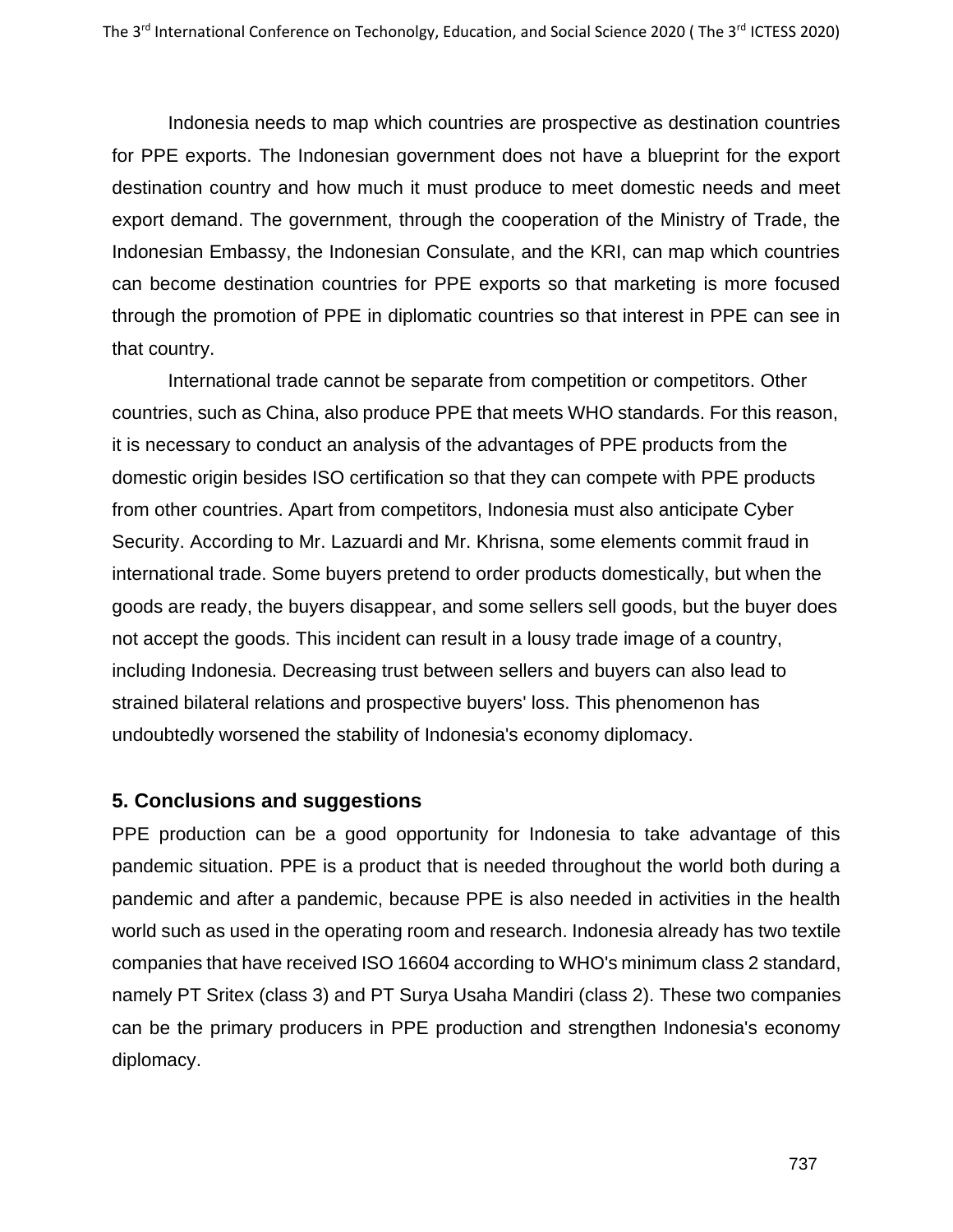Finally, this paper needs deeper and more comprehensive future research. It should be noted that the recommendations in this paper are compiled in a very short time. It also caused some important respondents such as PT Sritex, Satgas National Economic Recovery (Satuan Tugas), and the Ministry of Trade have not been reached in this paper. The different perspectives of these stakeholders can enrich the recommendations of this paper.

Based on the above discussion, we recommend that the Government of Indonesia:

- 1. Creating a blueprint for the fulfillment and marketing of PPE both domestically and abroad. It is hoped that this blueprint can be the basis for the amount of PPE production needed and the mapping of prospective country exports including an analysis of the advantages of Indonesian PPE products in addition to ISO certification, such as in terms of price and sustainable production.
- 2. PT Sritex and PT Surya Usaha Mandiri can invite domestic producers who do not have ISO certification to cooperate in PPE production. This cooperation can be done by transferring knowledge and/or business cooperation in which PPE is produced behalf PT Sritex and PT Surya Usaha Mandiri. However, it is necessary to ensure that the PPE products produced are of the same quality as the PPE owned by PT Sritex and PT Surya Usaha Mandiri.
- 3. Increase cooperation between relevant government agencies to promote PPE abroad and to make PPE production and marketing more targeted.
- 4. Protecting both domestic and foreign PPE sellers and buyers regarding cybersecurity issues.
- 5. Simplify the export process for domestic exporters and assist the process of fulfilling the supporting documents required by the buyer.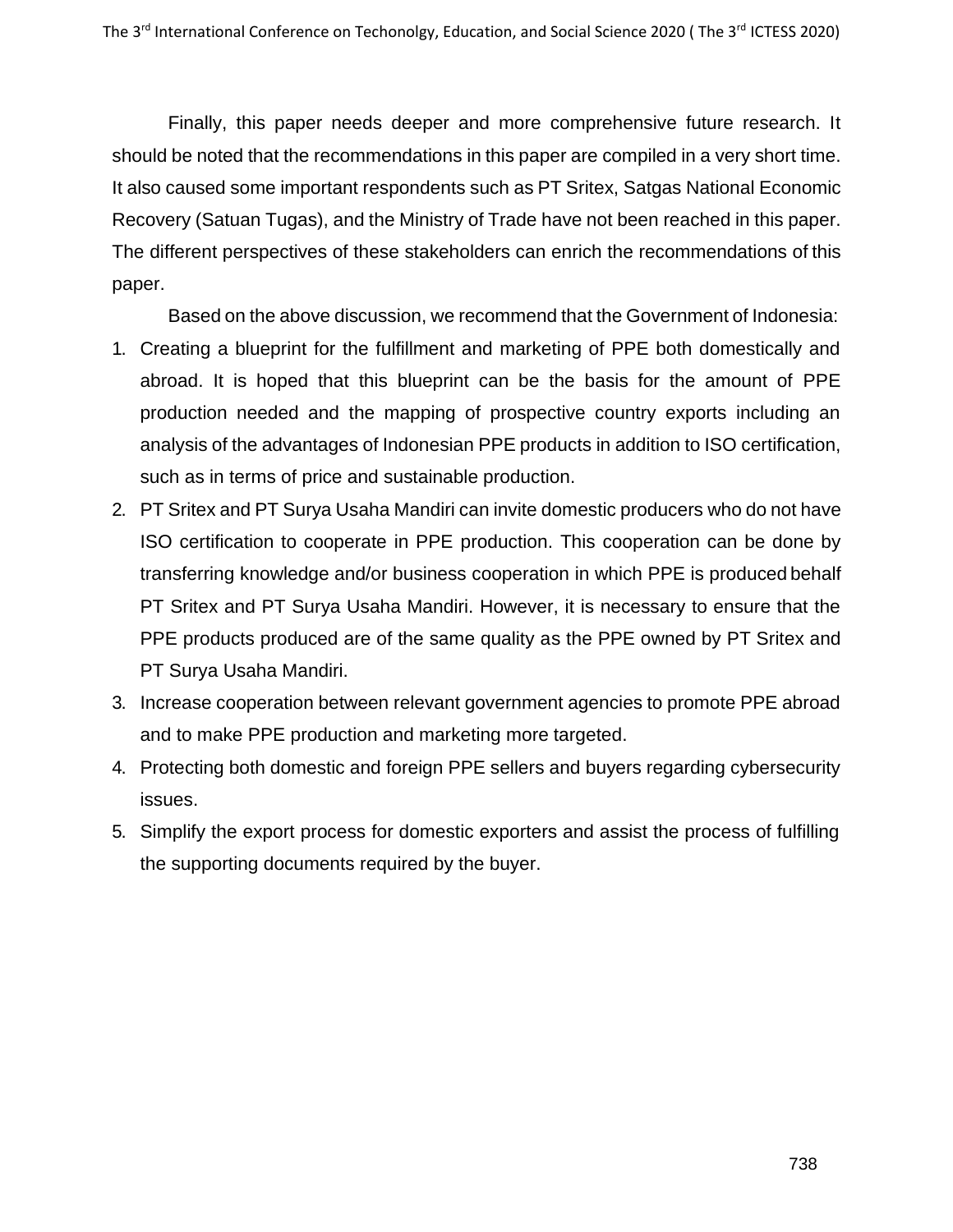## **References**

ADB. (2020, April). *Global Shortage of Personal Protective Equipment amid COVID-19: Supply Chains, Bottlenecks, and Policy Implications.* Retrieved from Asian Development Bank:

[https://www.adb.org/sites/default/files/publication/579121/ppe-COVID-19-supply](https://www.adb.org/sites/default/files/publication/579121/ppe-covid-19-supply-chains-bottlenecks-policy.pdf)[chains-bottlenecks-policy.pdf](https://www.adb.org/sites/default/files/publication/579121/ppe-covid-19-supply-chains-bottlenecks-policy.pdf)

Aria, P. (2020, 05 29). Baju PPE Buatan Sritex Lolos Standard Internasional WHO. Retrieved from Katadata.co.id: https://katadata.co.id/pingitaria/berita/5ed0cd8d4fc35/baju-PPE-buatan-sritexlolos-standar-internasional-who

Barston, R. P. (2013). *Modern Diplomacy 4th Edition.* New York: Pearson.

Bayne, N. & Woolcock, S., 2017. *The New Economy diplomacy: Decision-Making and Negotiation in International Economic Relations.* 7th ed. London: Routledge.

BPPK Kemenlu. (2015). *Kinerja Diplomasi Ekonomi: Evaluasi atas Perjanjian Perdagangan dan Investasi.* Jakarta: BPPK, Kemenlu.

- BPS. (2020, December 7). *Tabel Dinamis Subjek Ekspor-Impor.* Retrieved from Badan Pusat Statistik: [https://www.bps.go.id/subject/8/ekspor](https://www.bps.go.id/subject/8/ekspor-impor.html#subjekViewTab5)[impor.html#subjekViewTab5](https://www.bps.go.id/subject/8/ekspor-impor.html#subjekViewTab5)
- CNNIndonesia. (2020, 03 18). Untung dan Rugi Jokowi Menerapkan Lockdown Corona. Retrieved from CNN Indonesia:

https:/[/www.cnnindonesia.com/nasional/20200317161737-20-484261/untung](http://www.cnnindonesia.com/nasional/20200317161737-20-484261/untung-)dan-rugi-jokowi-tetapkan-lockdown-corona

- Dawson, C. (2007). *A Practical Guide to Research Methods, 3rd edn.* Oxford, United Kingdom: How To Content Ltd.
- Direktorat Jenderal Pengembangan Ekspor Nasional. (2020). *Hambatan Utama*. Retrieved 12 6, 2020 from Direktorat Jenderal Pengembangan Ekspor Nasional, Kementerian Perdagangan Indonesia:

[http://djpen.kemendag.go.id/app\\_frontend/contents/126-hambatan-utama](http://djpen.kemendag.go.id/app_frontend/contents/126-hambatan-utama)

Djelani, K., 2020. *Indonesia's Economy Diplomacy: Strategic Opportunity in PPE Production in Pandemic Era* [Interview] (3 Desember 2020).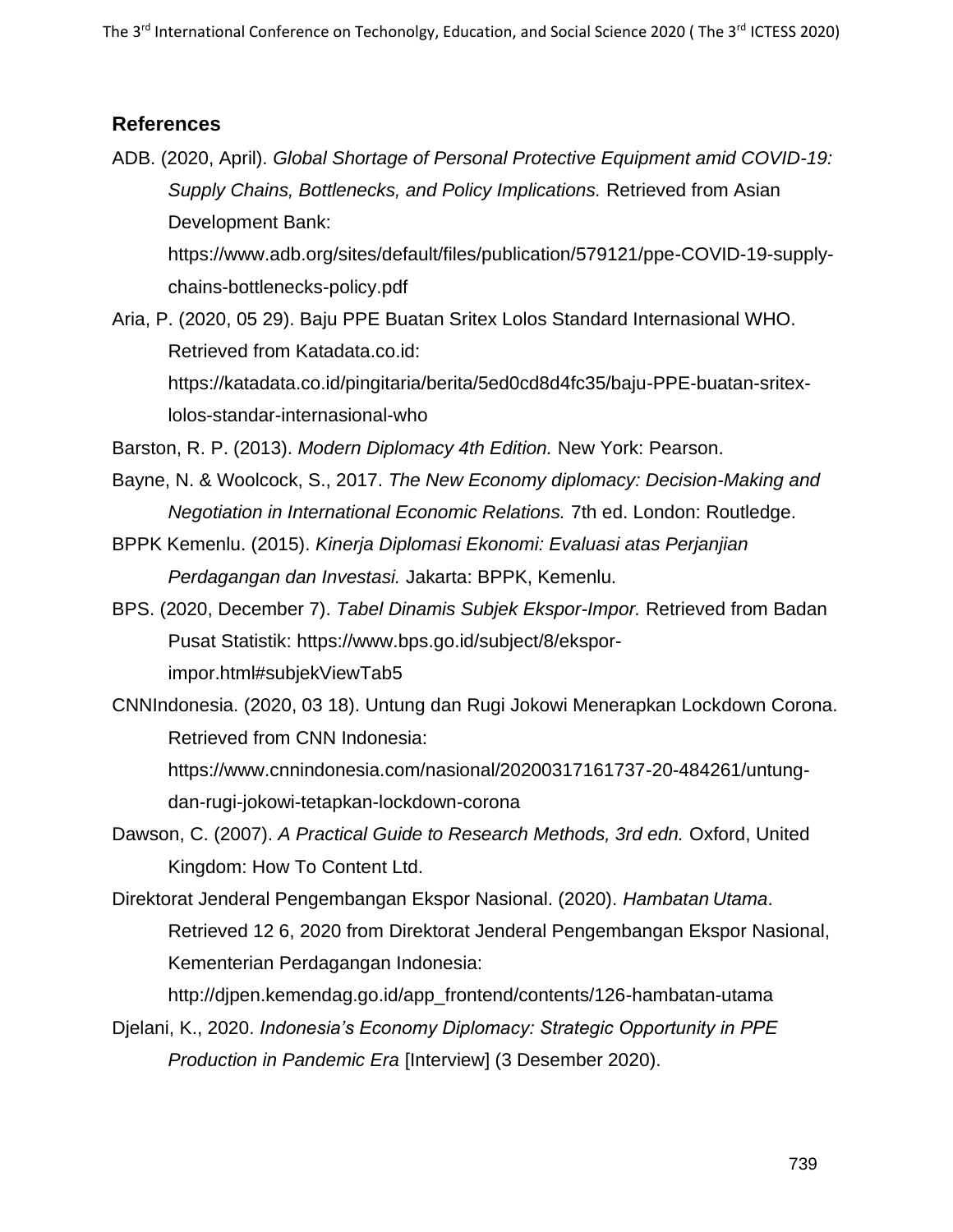Hakim, R. N. (2020, 11 09). Update Total Angka COVID-19 di Indonesia capai 437.716 Kasus. Retrieved from Kompas.com: https://nasional.kompas.com/read/2020/11/09/10572921/update-total-angka-COVID-19-di-indonesia-capai-437716-kasus

- Haryono, E. (2013). Diplomasi ekonomi sebagai arah kebijakan luar negeri Indonesia tahun 2015-2018: tantangan dan peluang. Global Strategies, 49-62.
- IMF. (2020, December 7). *Real GDP Growth.* Retrieved from International Monetary Fund:

[https://www.imf.org/external/datamapper/NGDP\\_RPCH@WEO/WEOWORLD/ID](https://www.imf.org/external/datamapper/NGDP_RPCH%40WEO/WEOWORLD/IDN/AS5/ADVEC) [N/AS5/ADVEC](https://www.imf.org/external/datamapper/NGDP_RPCH%40WEO/WEOWORLD/IDN/AS5/ADVEC)

- Intelligence, M. (2020). *Protective Clothing Market for Life Sciences Industry (2019- 2024).* Mordor Intelligence.
- Jakarta Post. (2020, October 14). *COVID-19 vaccine to be priced at Rp 200,000 per dosage: Bio Farma.* Retrieved from TheJakartaPost: [https://www.thejakartapost.com/news/2020/10/13/COVID-19-vaccine-to-be](https://www.thejakartapost.com/news/2020/10/13/covid-19-vaccine-to-be-priced-at-rp-200000-per-dosage-bio-farma.html)[priced-at-rp-200000-per-dosage-bio-farma.html](https://www.thejakartapost.com/news/2020/10/13/covid-19-vaccine-to-be-priced-at-rp-200000-per-dosage-bio-farma.html)
- John C. Mowen dan Michael Minor. (2002). *Perilaku Konsumen (Jilid 1), Edisi Kelima.* Jakarta: Erlangga.
- Lee, D., & Hockings, B. (2010). *Economy diplomacy.* (R. A. Denmark, & R. M. Benner, Eds.) Oxford: Blackwell.

Marsudi, R. (2019, January). *Pernyataan Pers Tahunan Menteri Luar Negeri Republik Indonesia Tahun 2019.* Retrieved from Kementerian Luar Negeri: [https://kemlu.go.id/shanghai/id/news/444/pernyataan-pers-tahunan-menteri-luar](https://kemlu.go.id/shanghai/id/news/444/pernyataan-pers-tahunan-menteri-luar-negeri-pptm-2019)[negeri-pptm-2019](https://kemlu.go.id/shanghai/id/news/444/pernyataan-pers-tahunan-menteri-luar-negeri-pptm-2019)

- Nasution, L., 2020. *Indonesia's Economy Diplomacy: Strategic Opportunity in PPE Production in Pandemic Era* [Interview] (27 November 2020).
- PT Sritex. (2020). *PPE NKRI.* Retrieved from Instagram: <https://www.instagram.com/sritexindonesia/>
- Rahid, H. u. (2005). Economy diplomacy in South Asia. *Indian Economy & Business*, 3.
- Rana, K. S. (2004). Economy diplomacy:The Experience of Developing Countries. In N. Bayne, & S. Woolcock, The Nell' Economy diplomacy: Decision-Making and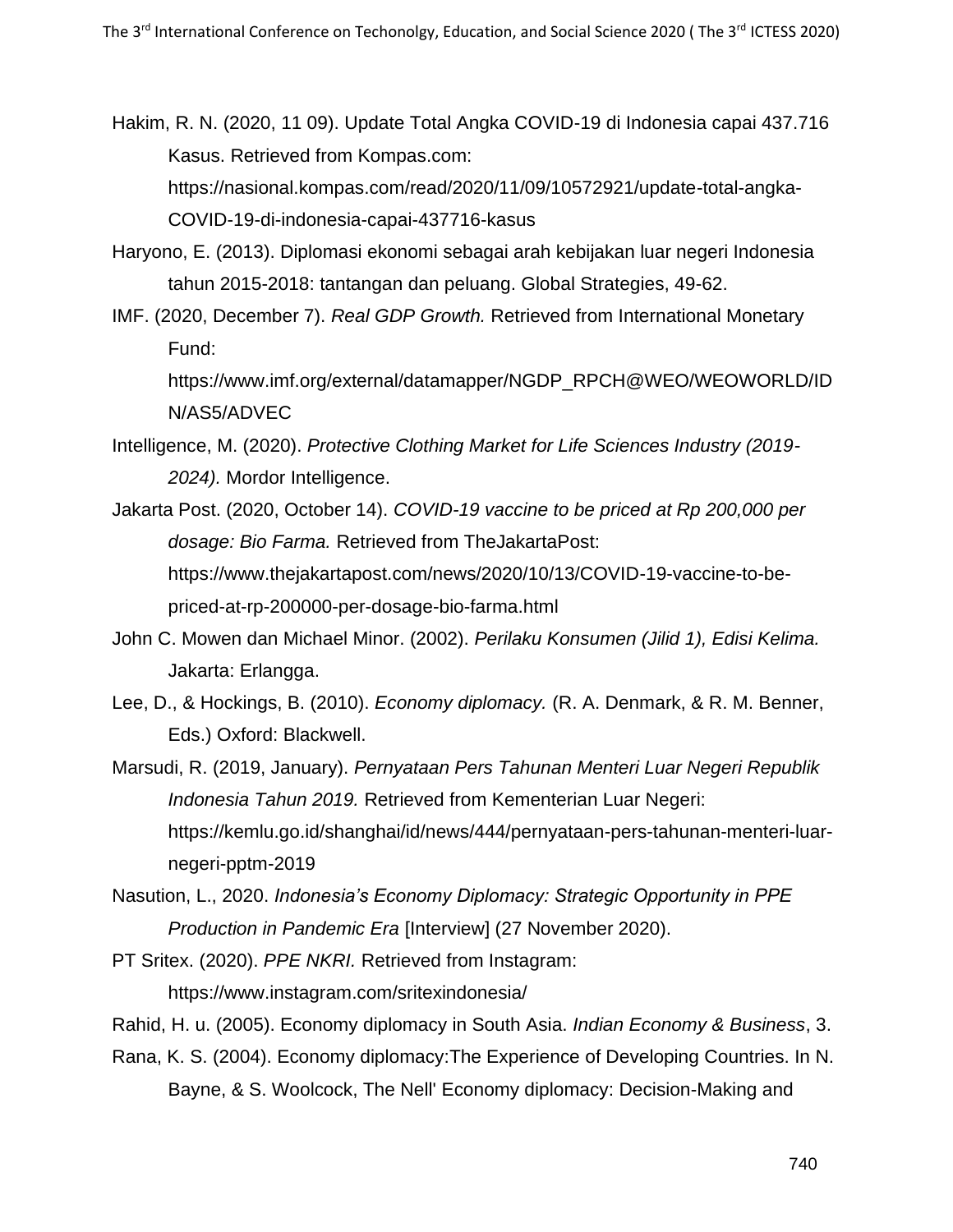Negotiation in International Economic Relations. Burlington: Ashgatc Publishing Company.

- Research and Markets. (2020, June 8). *Global Personal Protective Equipment Market Study (2020 to 2025) - Growth, Trends and Forecasts.* Retrieved from GlobeNewswire: [https://www.globenewswire.com/news](https://www.globenewswire.com/news-release/2020/06/08/2044788/0/en/Global-Personal-Protective-Equipment-Market-Study-2020-to-2025-Growth-Trends-and-Forecasts.html)[release/2020/06/08/2044788/0/en/Global-Personal-Protective-Equipment-](https://www.globenewswire.com/news-release/2020/06/08/2044788/0/en/Global-Personal-Protective-Equipment-Market-Study-2020-to-2025-Growth-Trends-and-Forecasts.html)[Market-Study-2020-to-2025-Growth-Trends-and-Forecasts.html](https://www.globenewswire.com/news-release/2020/06/08/2044788/0/en/Global-Personal-Protective-Equipment-Market-Study-2020-to-2025-Growth-Trends-and-Forecasts.html)
- Rugg, G., & Petre, M. (2007). *A Gentle Guide to Research Methods.* New York: Open University Press.
- Sabaruddin, S. S., 2016. Grand Design Diplomasi Ekonomi Indonesia: Sebuah Pendekatan Indeks Diplomasi Ekonomi. *Jurnal Ilmu Hubungan Internasional,*  12(1).
- Saiman, A. (2020, 10 17). Vaccine for All: Projecting Indonesia's Role in Vaccine Production to Fight the COVID-19 Pandemic in South-South Countries . (F. L. Fadhilah Permata Nira, Interviewer)
- Saiman, A., 2020. *Vaccine for All: Projecting Indonesia's Role in Vaccine Production to Fight the COVID-19 Pandemic in South-South Countries* [Interview] (17 October 2020).

Silalahi, U. (2009). *Metode Penelitian Sosial.* Bandung: PT Refika Aditama.

- Sritex, 2020. *About us.* [Online] Available at:<https://www.sritex.co.id/about-us/> [Accessed 30 November 2020].
- Tambunan, T., 2001. *Perdagangan Internasional dan Neraca Pembayaran: Teori dan Temuan Empiris.* 1st ed. Jakarta: LP3ES.
- Theopilus, Y., Yogasara, T., Theresia, C., & Renny Octavia, J. (2020). Analisis Risiko Produk Alat Pelindung Diri (PPE). Jurnal Rekayasa Sistem Industri, 115-134.
- Tim Satgas Penanganan COVID-19 Indonesia. (2020). *Satgas Penanganan COVID-19 Indonesia*. Retrieved 12 7, 2020 from Peta Sebaran COVID-19 Indonesia: <https://covid19.go.id/peta-sebaran>
- Uly, Y. A. (2020, 10 26). Kemendag: Kontribusi Ekspor PPE dan Masker Capai 4,56 Miliar Dollar AS. Retrieved from Kompas.com: